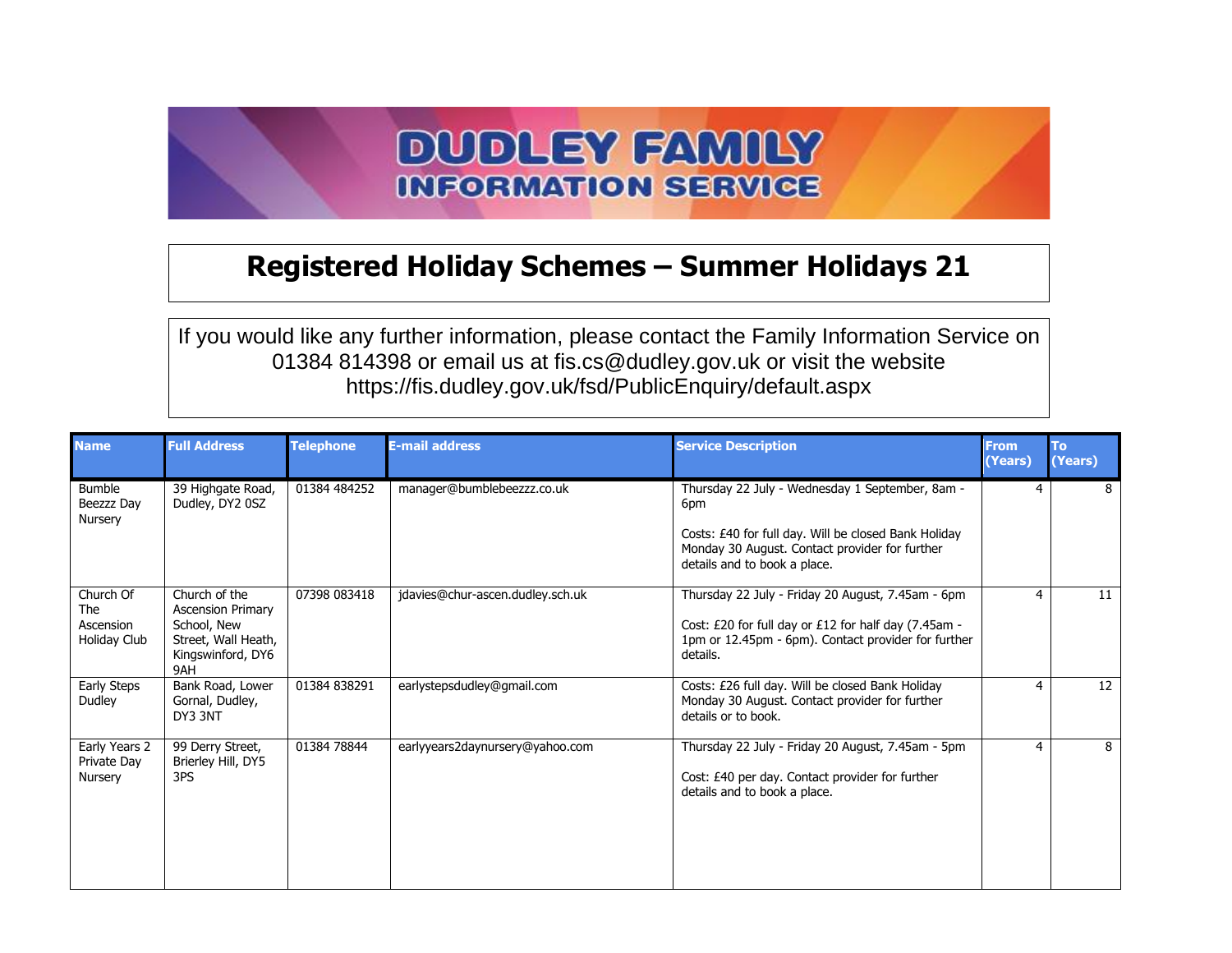| <b>Fairytales Day</b><br>Nursery                       | Bourne Street,<br>Dudley, DY2 7AL                                                                  | 01384 230400  | fairytalesdaynursery1@qmail.com              | Monday 26 July - Friday 27 August, 8am - 5.45pm<br>Costs: £27.50 per day which includes food, drinks &<br>activities. Contact provider for further details and to<br>book.                                                                                                                                                      | 4              | 8  |
|--------------------------------------------------------|----------------------------------------------------------------------------------------------------|---------------|----------------------------------------------|---------------------------------------------------------------------------------------------------------------------------------------------------------------------------------------------------------------------------------------------------------------------------------------------------------------------------------|----------------|----|
| Glynne<br>Holiday Club                                 | Glynne Primary<br>School, Cot Lane,<br>Kingswinford, DY6<br>9TH                                    | 07548 992870  | glynneschoolclub@gmail.com                   | Monday 26 July - Friday 27 August, 8am - 6pm<br>Half day sessions also available from 8am - 1pm or<br>1pm - 6pm. Costs: £12 per session or £22 for full<br>day. Contact provider for further details and to book.                                                                                                               | 5              | 11 |
| Howley<br>Grange<br>Kindergarten                       | Howley Grange<br>Road Halesowen,<br><b>B62 0HS</b>                                                 | 0121 423 1572 | howleygrange@hotmail.com                     | Monday 26 July - Friday 27 August, 7.30am - 6pm<br>Cost: £21 for full day or £13 from 9am - 3pm.<br>Booking and payment need to be made in advance.<br>Contact provider for further details and to book a<br>place.                                                                                                             | 4              | 11 |
| Manor Way<br><b>Activity Club</b>                      | Manor Way<br>Primary Academy,<br>Brier Mill Road,<br>Halesowen, B63<br>3HA                         | 07746 592589  | afterschool@manor.windsoracademytrust.org.uk | Thursday 22 July - Wednesday 18 August, 8am -<br>5.30pm<br>Cost: £21 for full day (£17 for siblings). Contact<br>provider for further details and to book a place.                                                                                                                                                              | 4              | 11 |
| Play Box<br>Nursery                                    | Unit 10, Building<br>53A, Third Avenue,<br>Pensnett Trading<br>Estate,<br>Kingswinford, DY6<br>7XG | 01384 835535  | kingswinford@playboxnurseries.co.uk          | Thursday 22 July - Friday 3 September, 7am - 6pm<br>Cost: £4 per hour and an additional £2.50 if Lunch is<br>required or children are welcome to bring their own<br>Lunch. Will be closed Bank Holiday Monday 30<br>August. Contact provider for further details and to<br>book a place.                                        | 4              | 12 |
| Poppyfields<br>Kindergarten                            | Crestwood Park<br>Primary School,<br>Lapwood Avenue,<br>Kingswinford, DY6<br>8RP                   | 01384 812526  | poppyfieldsdaycare@googlemail.com            | Thursday 22 July - Friday 3 September, 7.30am -<br>6pm<br>Costs: £20 from 8.30am - 5.30pm, £11 for half day<br>(8.30am - 1pm or 1pm - 5.30pm). Additional costs<br>apply for 7.30am start and after 5.30pm finish. Will<br>be closed Bank Holiday Monday 30 August Contact<br>provider for further details and to book a place. | 3              | 11 |
| <b>RB Sports</b><br><b>Activities</b><br>Hurst Green   | Hurst Green<br>Primary School,<br>Narrow Lane,<br>Halesowen, B62<br>9NZ                            | 0121 695 1394 | info@rbgymandsport.co.uk                     | Monday 26 July - Friday 27 August, 8am - 6pm<br>RB Sports Activities Summer Holiday Multi Sports<br>Activity Camp. For full pricing and options and to<br>book a place, visit<br>http://www.rbgymandsport.co.uk/holidaycamps                                                                                                    | 5              | 11 |
| Rb Sports<br>Balance-<br><b>Ability Riding</b><br>Camp | Hurst Green<br>Primary School,<br>Narrow Lane,<br>Halesowen, B62<br>9NZ                            | 0121 695 1394 | info@rbgymandsport.co.uk                     | Monday 2 - Friday 6 August, 8am - 12pm<br>RB Sports Balance-Ability Riding Camp. An intensive<br>course to help 4-6-year olds learn to ride a bike. For<br>full pricing and options and to book a place, visit<br>http://www.rbgymandsport.co.uk/holidaycamps                                                                   | $\overline{4}$ | 6  |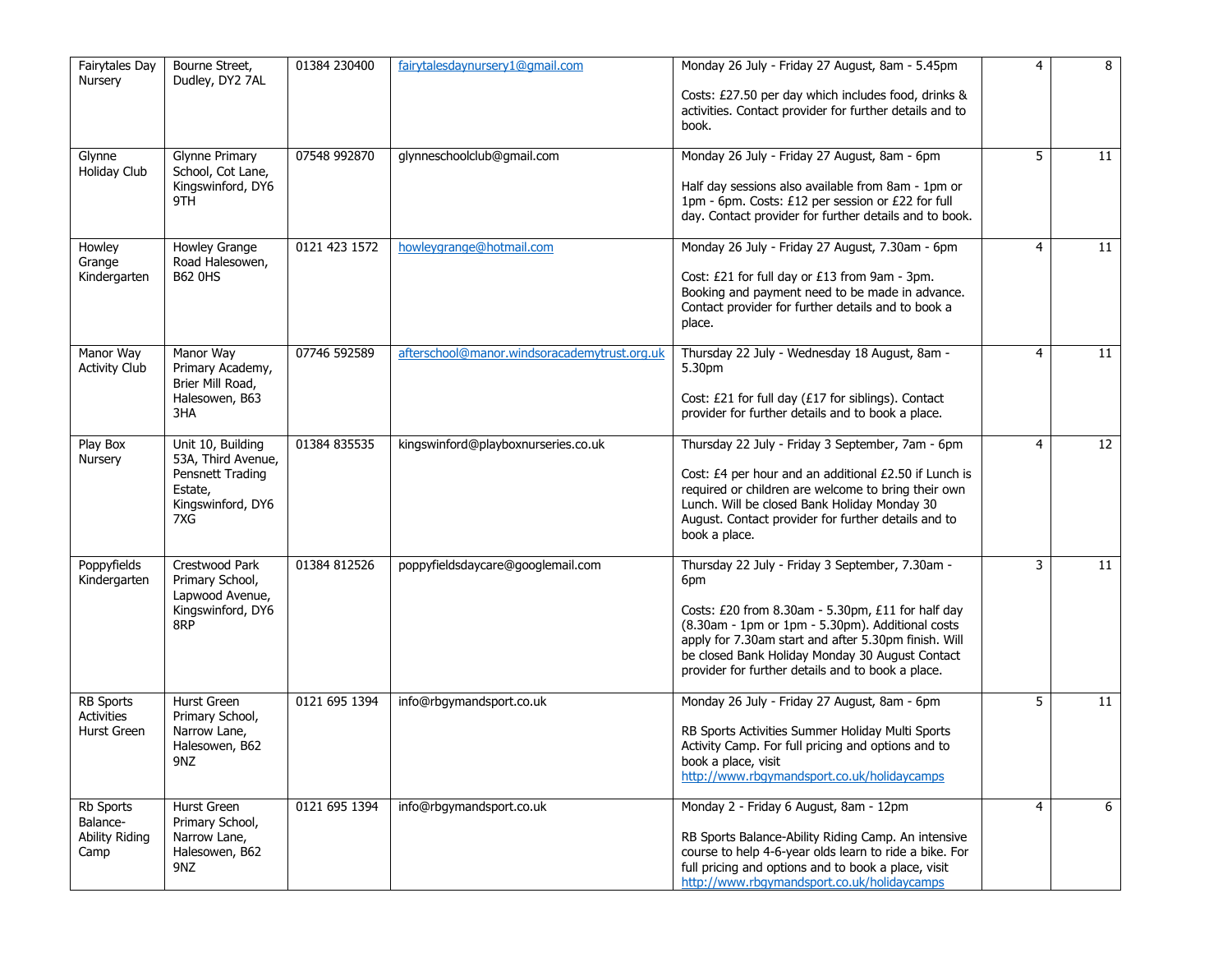| <b>RB Sports</b><br><b>Activities Olsk</b>                         | Our Lady & St<br>Kenelm RC Primary<br>School, Bundle Hill,<br>Halesowen, B63<br>4AR          | 0121 695 1394 | info@rbgymandsport.co.uk              | Monday 26 July - Friday 27 August, 8am - 6pm<br>RB Sports Activities Summer Holiday Multi Sports<br>Activity Camp. For full pricing and options and to<br>book a place, visit<br>http://www.rbgymandsport.co.uk/holidaycamps                                                                                                          | 5 | $\overline{11}$ |
|--------------------------------------------------------------------|----------------------------------------------------------------------------------------------|---------------|---------------------------------------|---------------------------------------------------------------------------------------------------------------------------------------------------------------------------------------------------------------------------------------------------------------------------------------------------------------------------------------|---|-----------------|
| Rb Sports<br><b>Activities St</b><br>Josephs                       | St Joseph's RC<br>Primary School,<br>Lea Vale Road,<br>Norton,<br>Stourbridge, DY8<br>2DT    | 0121 695 1394 | info@rbgymandsport.co.uk              | Monday 26 July - Friday 27 August, 8am - 6pm<br>RB Sports Activities Summer Holiday Multi Sports<br>Activity Camp. For full pricing and options and to<br>book a place, visit<br>http://www.rbgymandsport.co.uk/holidaycamps                                                                                                          | 5 | 11              |
| Sedgley Kids<br>$Club$ $@$<br>Coseley<br>Youth Centre              | <b>Coseley Youth</b><br>Centre, Old<br>Meeting Road,<br>Coseley, Bilston,<br><b>WV14 8HB</b> | 01384 815645  | sedgleykidsclub@aol.com               | Monday 26 July - Friday 3 September, 8am - 6pm<br>Cost: £20 for full day & £12 for half a day (8am -<br>1pm or 1pm - 6pm). Will be closed Bank Holiday<br>Monday 30 August. Contact provider for further<br>details and to book a place.                                                                                              | 3 | 11              |
| Stagecoach<br>Theatre<br>Dudley -<br>Summer<br>Holiday<br>Workshop | The Dormston<br>School, Mill Bank,<br>Sedgley, Dudley,<br>DY3 1SN                            | 07920 407046  | reflectionsdance@live.co.uk           | Monday 16 - Friday 20 August, 9am - 4pm.<br>Presentation on the Friday, 3pm - 4pm<br>Come along and join us for 5 fun filled days. Make<br>new friends and be creative, in a safe environment.<br>Costs: £130 for the week & £100 for sibling. Contact<br>provider for further details and to enrol.                                  | 6 | 18              |
| The Learning<br>Journey Day<br>Nursery                             | 64 Bromley,<br>Pensnett, Brierley<br>Hill, DY5 4PJ                                           | 01384 261615  | info@thelearningjourneynursery.co.uk  | Thursday 22 July - Friday 3 September, 8am - 6pm<br>Costs: £20 for half day, £40 full day. Children can<br>bring a packed lunch or buy lunch at an additional<br>cost. Early start can be accommodated at an<br>additional cost. Will be closed Bank Holiday Monday<br>30 August. Contact provider for further details or to<br>book. | 4 | 8               |
| The Learning<br>Journey Day<br>Nursery Holly<br>Hall               | 174 Stourbridge<br>Road, Dudley, DY1<br>2ER                                                  | 01384 262155  | info@thelearningjourneynursery.co.uk  | Thursday 22 July - Friday 3 September, 8am - 6pm<br>Costs: £20 for half day, £40 full day. Children can<br>bring a packed lunch or buy lunch at an additional<br>cost. Early start can be accommodated at an<br>additional cost. Will be closed Bank Holiday Monday<br>30 August. Contact provider for further details or to<br>book. | 4 | 8               |
| The Learning<br>Journey Day<br>Nursery<br>Kingswinford<br>Ltd      | 2 Moss Grove,<br>Kingswinford, DY6<br>9HU                                                    | 01384 888198  | learningjourneykingswinford@gmail.com | Thursday 22 July - Friday 3 September, 8am - 6pm<br>Costs: £20 for half day, £40 full day. Children can<br>bring a packed lunch or buy lunch at an additional<br>cost. Early start can be accommodated at an<br>additional cost. Will be closed Bank Holiday Monday<br>30 August. Contact provider for further details or to<br>book. | 4 | 8               |